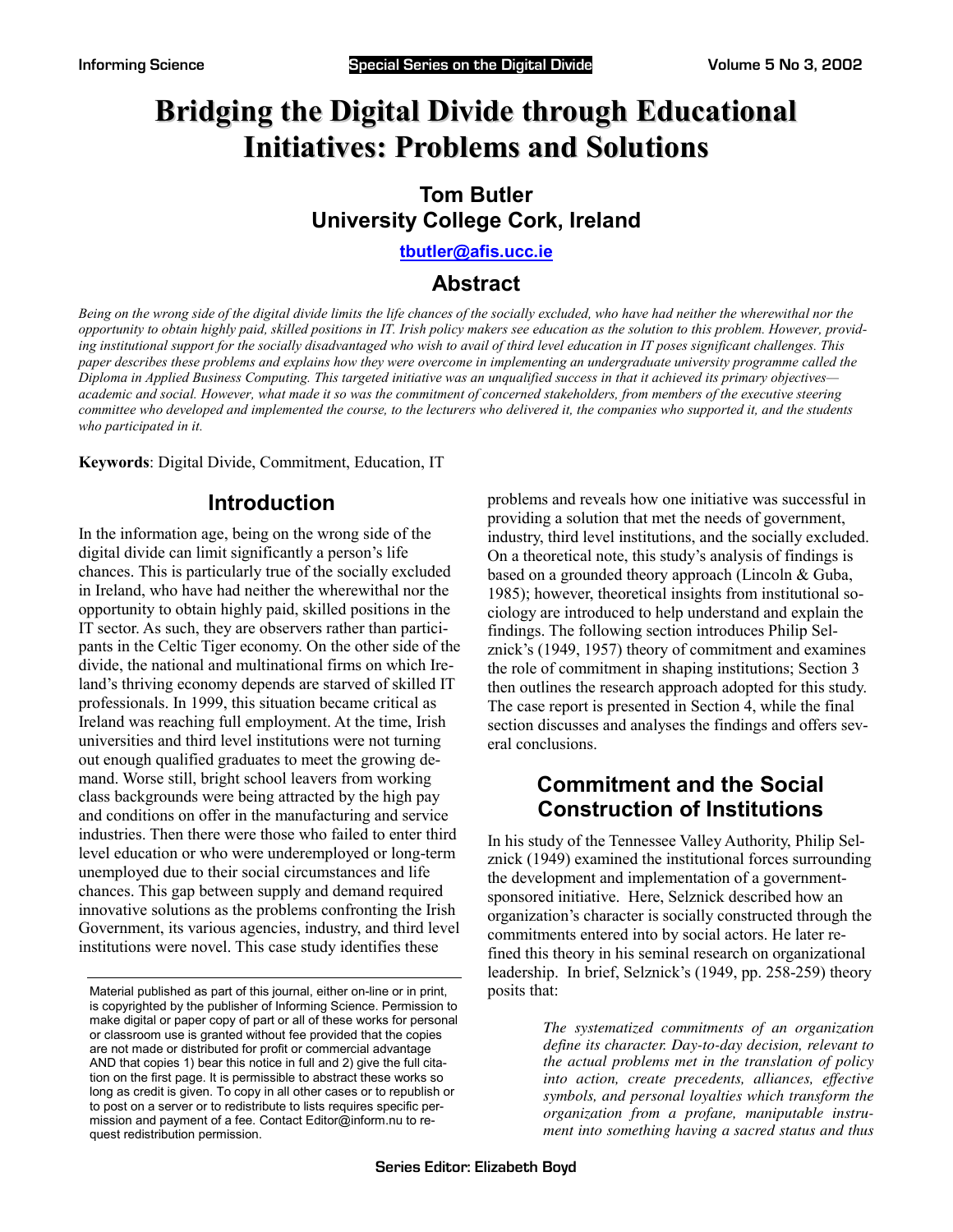*resistant to treatment simply as a means to some external goal.* 

Thus, when organizations are conditioned by the patterned, responsive interaction of committed individuals and groups, their formal systems—which are described as the technical, rational, impersonal and task-oriented component of organizations—are transformed, over time, into adaptive social structures. Support for Selznick's position is to be found in the cultural psychology of Jerome Bruner (1990) who argued that social actors establish their value systems by *committing* to 'ways of life' and that the complex interactions of individual 'ways of life' in turn constitute a culture. As with Selznick, Bruner provides a good example of the reciprocal link between the character of societies and institutional groupings and those of the individuals who constitute them.

Selznick (1949) delineates several types of commitment; these are illustrated in Table 1. Here, 'commitment' refers to the binding of an individual to particular behavioural acts in the pursuit of organizational objectives. While Selznick (1949) employs the term 'enforced' to indicate the mechanisms by which 'commitment' is operationalized in organizational contexts, enforcement does not necessarily

imply that social actors are at all times compelled by *regulative* forces to adopt desired behavioural patterns in the pursuance of organizational objectives. Winograd & Flores (1986), for example, argue that the 'speech acts' of actors in socially constructed contexts give rise to the various commitments there observed. Bruner (1990) too focuses on 'speech acts' and emphasizes the role of narrative in the construction and maintenance of social worlds. In addition, it is clear from Selznick that the locus of commitment and its 'enforcement' varies from the individual in certain circumstances, to social groupings, to the organization of which they are members, and to agencies outside the organization. Thus, as Scott (1995) has illustrated, *normative* and *cognitive* mechanisms are also at play. Scott (1995) therefore argues that institutions are multifaceted in nature, encompass symbolic systems—constituted by the *cognitive* constructions of social actors and the *normative* rules and constraints they operate under—and involve the application of *regulative* processes which are shaped by and in turn influence participating social actors. Thus, the chief strength of Selznick's (1949, 1957) work is that it spans the *normative*, *cognitive* and *regulative* perspectives on institutions; hence, in DiMaggio & Powell's (1991) schema, it can help uncover the 'normative', 'mimetic',

| <b>Type of Commitment</b>                                                                             | <b>Description</b>                                                                                                                                                                                                                                                                                                                                                     |
|-------------------------------------------------------------------------------------------------------|------------------------------------------------------------------------------------------------------------------------------------------------------------------------------------------------------------------------------------------------------------------------------------------------------------------------------------------------------------------------|
| Commitments enforced by<br>uniquely organizational im-<br>peratives. [OI]                             | Organizational imperatives are concerned with 'reality' maintenance. They are<br>usually implemented by policy decisions associated with system maintenance;<br>consequently, they ensure that the organizational requirements of order, disci-<br>pline, unity, defense, and consent are fulfilled.                                                                   |
| Commitments enforced by<br>the social character of the<br>personnel. [SCP]                            | The personnel, or so-called human capital, in organizations come to an organi-<br>zation with particular needs, levels of aspiration, training and education, social<br>ideals and class interest; thus, influences from the external environment are di-<br>rectly imported into an organization by its personnel.                                                    |
| Commitments enforced by<br>institutionalization. [I]                                                  | Because organizations are social systems, goals, policies or procedures tend to<br>achieve an established, value-impregnated status. Commitment to established or<br>institutionalized patterns is thereby accomplished, restricting choice and enforc-<br>ing specific behavioural standards.                                                                         |
| Commitments enforced by<br>the social and cultural envi-<br>ronment. [SCE]                            | Organizational policies and outcomes are often influenced and shaped by actors<br>in the external social and cultural environment.                                                                                                                                                                                                                                     |
| Commitments enforced by<br>the centers of interest gener-<br>ated in the course of action.<br>[CIGCA] | Decentralization and delegation of decision making to particular individuals and<br>groups within an organization runs the risk that policies and programs, influ-<br>enced by the tangential informal goals of these individuals and sectional inter-<br>ests, and which are unanticipated and incongruent with those of the organiza-<br>tion, will be entered into. |

#### **Table 1: Commitment as the Determinant of Organizational character (adapted from Selznick, 1949)**

(A coding scheme is employed to designate the type of commitment described. This scheme is used in the case report to indicate where and how the commitments entered into by institutional actors socially constructed the institutional context that underpinned the successful implementation of the Diploma in Applied Business Computing.)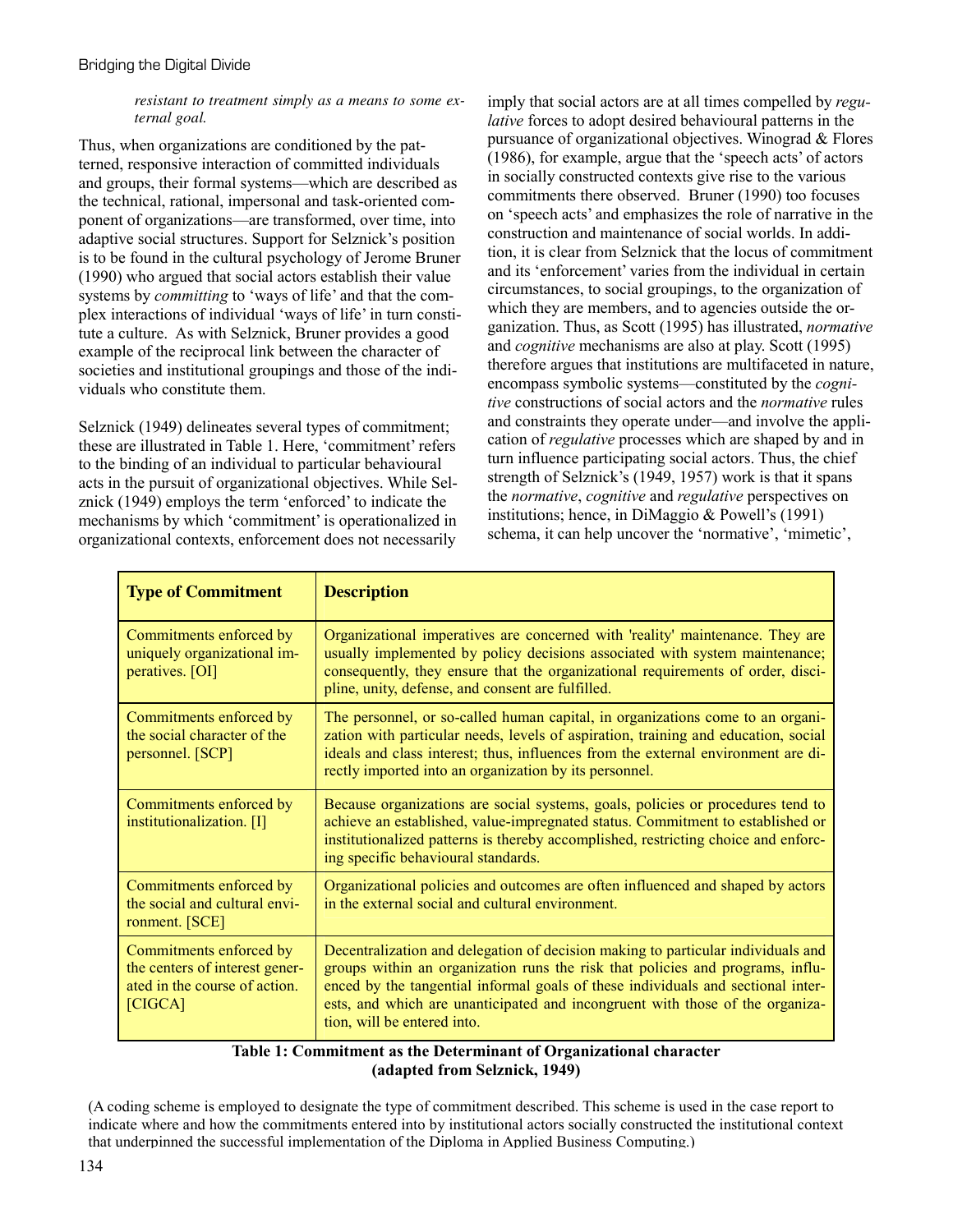and 'coercive' influences that shape institutions operating within an organizational field.

## **Research Approach**

This study of the institutional processes around the exercise of social and corporate responsibility is interpretive and case-based. The qualitative and inductive nature of case-based research is noted by Walsham & Waema (1994): they argue that the use of a single case study as a basis for drawing inferences about a particular area of study is related to an interpretive epistemological stance*.*  Orlikowski & Baroudi (1991) also maintain that a casebased interpretive analysis involves inductive reasoning, guided and couched within a theoretical framework, from a concrete case situation to the social totality beyond the individual case. According to Stake (1994, p. 236), case studies can be qualitative and quantitative; however, he adds that the case study *"is not a methodological choice, but a choice of object to be studied and what data can accrue from this study."* Case studies are, therefore, defined by an interest in the individual cases, not by the methods of inquiry used*.* The case itself may be simple or complex; however, cases should be specific and bounded, as Stake contends that generalities do not qualify for study*.*  Thus, Stake argues that a case is a unique functioning specific, it is an integrated bounded system, its behaviour is patterned, it exhibits consistency, and finally, sequentialities are prominent.

Three generic types of case studies are identified by Stake (1994). Given the research objective, the case study design chosen here is that of an *instrumental case study*. Hence, following Stake (1994), a case study of the institutional factors surrounding the establishment of a third level ITbased course aimed exclusively at the socially excluded in Irish Society is undertaken. Lincoln & Guba (1985) argue that the primary instrument in qualitative research is human, i.e., the researcher. In the present study, this might pose certain problems in evaluating the study's objectivity present study, as the researcher was one of the central actors involved in the social drama surrounding the solutions to the problems here outlined. As such, the author was what Bødker & Pedersen (1991) termed a *"cultural insider"*. Hence, as the academic charged with implementing a solution to the problem, and a member of the crossinstitutional steering committee overseeing the initiative, he was intimate with several of the sub-universes of reality that comprised the overall institutional reality (see Berger & Luckmann, 1967). Issues of 'objectivity' aside, this provided Lincoln & Guba's (1985) 'human instrument' with valuable insights into institutional cultures and climates, and greatly aided in the interpretation of the issues that surfaced in the case.

On the thorny issue of 'objectivity', King (1995) argues that qualitative studies attempt to describe and understand how people make sense of their world. In so doing, researchers are not required to strive for 'objectivity' and to distance themselves from social actors, as this would make interpretive research impossible to conduct. King also indicates that internal validity is of concern to both quantitative and qualitative researchers. For quantitative researchers, the focus of validity centres on questions of method; while for qualitative researchers, it centres on the validity of interpretations (see Madison, 1988). Hence, the researcher was sensitive to the need to validate his interpretations and ensure the 'trustworthiness' of the research artifact (see Lincoln & Guba, 1985). Because of the expost nature of the study, the research approach was inspired by that of Carl Jung (1993), whose reflections on his own life experiences constituted the rich autobiographical treatise *Memories, Dreams, Reflections* and informed his theories of the human psyche. This study's research approach was influenced by Jung's; accordingly, the case study narrative possesses an autobiographical dimension, with the researcher as narrator.

# **Problems and Solutions in Exercising Corporate Social Responsibility**

This case report describes an Irish solution to a global problem—that is, how corporate social responsibility can be exercised jointly by the public and private sectors in order to help bridge the 'digital divide'. Cork City, Ireland's southern capital, provides the social context for the unfolding narrative. Also described are the wider institutional forces at play in shaping third level education in Ireland. The problems that beset the socially disadvantaged and excluded in attaining third level qualifications are first delineated. The main corpus of this case report then describes a solution to these problems by reporting on the institutional structures which helped students from disadvantaged backgrounds cross the so-called 'digital divide'.

#### *The Problems: Social and Financial Status, Poor Education, and Sub-optimal Life Chances*

Although third level education is free in Ireland, it remains the chief preserve of the middle and upper classes in Irish society. The reason for this is that preparation for entry to third-level courses in university<sup>1</sup> is still a daunting finan-

 $\overline{a}$ 

 $<sup>1</sup>$  This is less a problem for the various institutes of tech-</sup> nology, where the entry requirements are lower. However, the rigorous academic standards there employed result in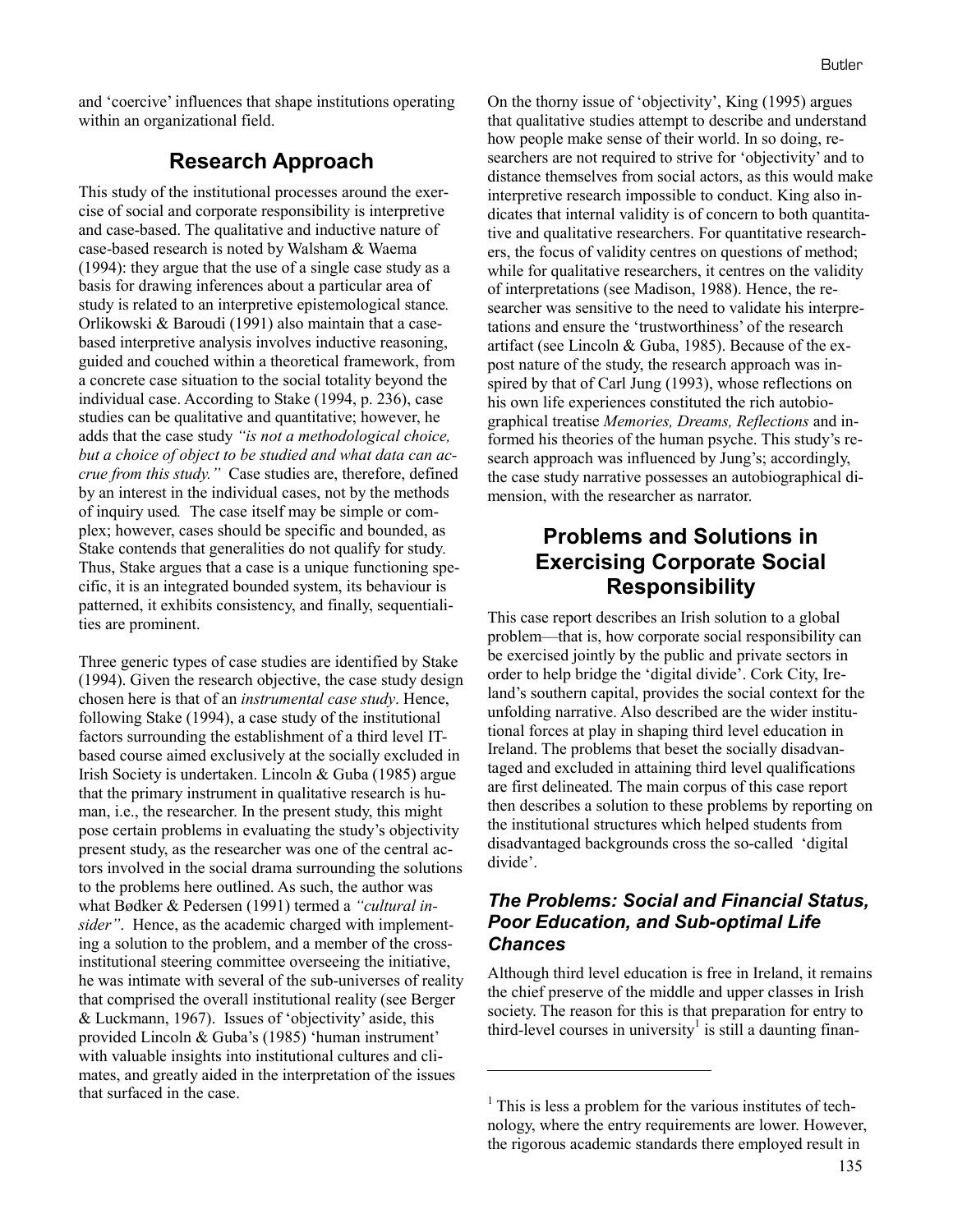cial undertaking for students from working class communities, and almost impossible for those on the margins. This problem is exacerbated by Irish financial institutions, which are comparatively reluctant to fund students' education, especially if they are without means. Middle class children, on the other hand, encounter no such problems as their parents are well resourced and generally underwrite student loans or provide direct finance to their offspring. However, it must be noted that financial expenditure on education in the middle classes begins in kindergarten and continues throughout childhood as parents carefully select only the 'best' state-sponsored public or private schools, while financing additional private tuition. All this is required because entry into third level education in Ireland is based on the results of the state-run Leaving Certificate examination. This examination is highly competitive, as students who receive the highest number of percentage points generally have their choice of third level courses. Students who receive private tuition and exam preparation over and above that given during normal school hours are therefore better prepared for this examination [SCE, CIGCA].

In recent years, IT-related courses have attracted a lot of interest, given graduates' earning potential, and therefore have high entry level requirements. This generally works against the socially excluded, whose academic performance lags far behind those of the better off in Irish society. However, the obstacles are not only financial, as children of the working and socially excluded classes generally do not receive the same level of motivational, emotional, or social support when it comes to higher education. Living in high-density Local Authority housing estates, children are exposed to the harsh realities of life, and find that the local secondary school provides no escape, as the social and group norms, which cause so many of the problems on the housing estates, also govern student attitudes. Poor nutrition, a paucity of parental guidance and support, negative peer-group influences, and all the other distractions of modern day life, militate against the scholastic development of the socially excluded. Take, for example, the observation by a secondary school principal from Cork City's working-class heartland<sup>2</sup> that many bright boys from such backgrounds enter first year of post-primary education full of promise, but by their third year, they are merely average in academic performance. The reasons he put forward for this are: (a) that most parents are unable to

high levels of failure for ill-prepared students from socially disadvantaged areas.

136

l

provide academic support beyond primary school level; (b) that many parents from socially excluded communities have literacy problems and are not numerate beyond basic math; and (c) that young males fall under the influence of peers who place little value on education. Of course, there are those that make it through despite the odds, but the key ingredient here appears to parental influence and support. Then there are those who by pure misfortune, e.g. teenage pregnancy, the death of a parent, accident or illness, are prevented from reaching their full emotional and intellectual potential.

Limited institutional support is available for those from disadvantaged backgrounds who fail to meet the normal educational criteria for entry into third level colleges. However, positions on state-funded access programs are restricted, and few places are available for those wishing to obtain an IT qualification from a third level institution. Those that do make it through, whether it is students who qualify for entry into IT-related programs through the normal process, but who barely make the entry requirements, or those who qualify for state-funded access programs and are generally nowhere near the required competency levels, face even tougher hurdles. For example, a high proportion of such students who enroll for computer science-type courses usually flounder in the first year or so and drop out. This is due primarily to the difficulties they face in mathematics and science subjects because many of them have not adequately covered the required introductory material at secondary school level.

Taken together, the aforementioned problems result in a large proportion of highly intelligent young adults finding themselves in dead-end jobs with no prospects of advancement—that is underemployed, or unemployed, or as single parents with young children and no career. Then there are the disabled from disadvantaged backgrounds, who tend to suffer all of the above in greater degree.

# *The Solution: Building Institutional Structures across the Digital Divide*

### **Autumn 2001**

It's the first day of a new academic year at University College Cork (UCC). I'm standing in the cold morning air outside Ballyvolane Business Park in Cork's working class hinterland—colloquially referred to as the Northside. Perched on hills to the west are the local authority housing estates of Farranree, Gurranabraher, Churchfield, and Knocknaheeney, while in the valley below is old working class neighborhood of Blackpool. To the south and east of my present location are the sprawling Glen, Mayfield and Ballyvolane estates, while to the north are the public and private housing estates on Dublin Hill. Collectively, these working class enclaves constitute the Northside of Cork City—they are also home to the majority of the city's un-

 $2$  This area of Cork City provides this study with its immediate social context and is the site of the initiative under review.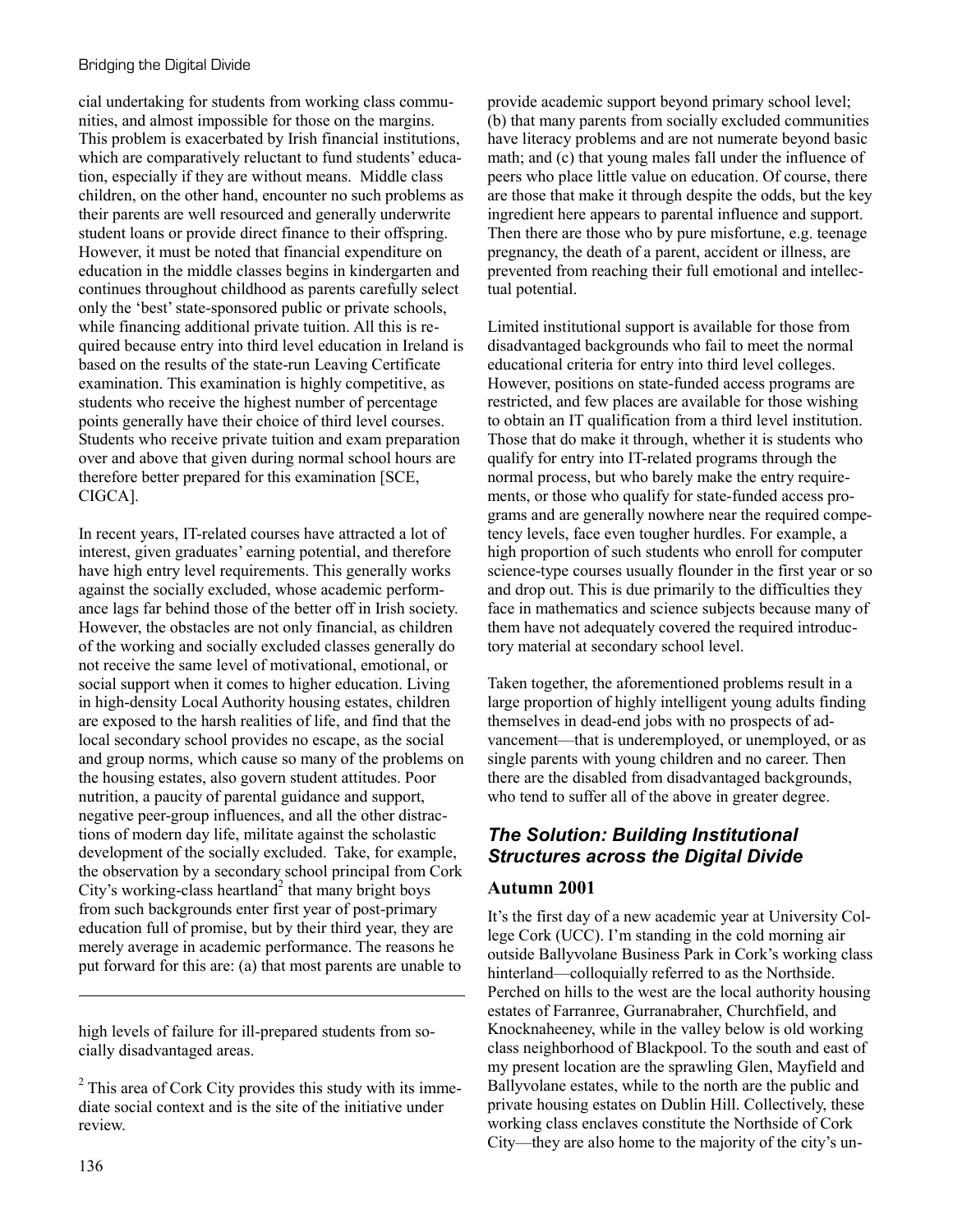employed and socially disadvantaged. Many of the students in UCC's undergraduate diploma course in Applied Business Computing come from these estates, with the remainder living in similar neighborhoods on the city's Southside. Lest the reader be misled, University College Cork is not located on the Northside of the city, and certainly not at the present location; rather, the university campus is situated three miles away in the largely middleclass suburbs in the southwest of the city. However, in order to establish a presence on the Northside, and to help disadvantaged students cross the digital divide in terms of education and employment in the IT sector, UCC located a computer laboratory and academic offices at the Ballyvolane Business Park.

As I walk to unlock the door to the unit which houses this facility, I witness tangible signs of the social and economic divide in Irish society. Next to the perimeter fence on the embankment above me are half-dozen or so small caravans—these are the homes of 'Irish travelers,' who exist in third world conditions, without running water or any form of sanitation. A horse is tethered to the fence that runs the length of the compound, while the sound of dogs barking and the voices of children preparing for school can be clearly heard—not your typical third level learning environment. The twenty-four students who will be arriving shortly to begin the second year of their undergraduate education will witness this scene on a daily basis. However, the inside of the facility lies in stark contrast to the scenes of destitution that greet them on their arrival. Brightly lit corridors, newly painted walls, highly polished floors, and a state-of-the-art computer laboratory provide tangible evidence to students of what lies on the other side of the digital divide. The following sections focus on the institutional factors that led to the development of the Diploma in Applied Business Computing and the establishment of this outreach learning centre in Cork's Northside.

#### **The Influence of Government Initiatives on Education Policy and Practice**

In the late 1990s, the Irish government promoted the need for a greater degree of social inclusion in Irish society. This aspiration found concrete expression in its various social and economic polices and in generous financial support for such initiatives [CIGCA, SCE, I]. Education was singled out for special attention here as it was widely recognized that the success of the Celtic Tiger economy was due in no small measure to the existence of a highly educated workforce; in contrast, literacy levels among many of the socially disadvantaged were among the lowest in Europe. One significant move by the Irish Government was to introduce free third level education for all citizens as the first step in this direction, although, for reasons outlined earlier, it made little difference to the majority of the socially excluded. Accordingly, the needs of a significant

proportion of those from disadvantaged urban and rural areas continued to be badly served. In between lay a large body of literate, intelligent individuals who because of social circumstances and poor educational opportunities were unable to secure employment commensurate with their innate abilities. This was particularly true of those excluded from employment in IT.

As the Celtic Tiger economy began to grow in earnest during 1997 and 1998, the influx of new US multinationals, and the expansion of established organizations—national and international—increased the demand for workers with IT competencies at all levels—from technical support functions to senior software engineers. However, on the supply side, third level institutions were having difficulty keeping pace with existing demand, let alone servicing the forecasted increase. In line with government policy on social inclusion, the country's institutes of technology, which deliver certificate, diploma, and degree courses in a range of technology-related subjects, responded rapidly and instituted IT-related courses such as the Accelerated Technician Program. In Dublin, Ireland's capital, the demand for IT skills was particularly acute. In response to this, an industry-led initiative saw government departments, community groups, Vocational Education Committee (VEC) colleges, and the state training agency FÁS, collaborate in what become know as the Fastrack to IT (FIT) initiative. The purpose of these programs was to provide the socially excluded with basic IT skills so that they could feed the growing demands of industry.

One group of institutions failed to exercise social responsibility in this area—Ireland's universities. Some background information will serve illustrate why this occurred. Ireland possesses a three-tier third level education system. The longest and most established entities here are the national universities<sup>3</sup>, the largest of which date from the  $19<sup>th</sup>$ century. The Introduction of free secondary-level education in the 1960s led to the institution of VEC colleges and regional technical colleges (RTCs, now institutes of technology, such as Cork Institute of Technology, CIT). The purpose of these institutions was to service the further education needs of the growing numbers of second-level students from both working and agrarian classes so that they could participate in the economy in non-professional administrative, highly-skilled craft and technical capacities. The universities continued to service the needs of the middle and professional classes, and also the offspring of

l

<sup>&</sup>lt;sup>3</sup> National University of Ireland, Dublin; National University of Ireland, Cork; National University of Ireland, Galway; National University of Ireland, Maynooth; The University of Dublin, Trinity College; Dublin City University; University of Limerick.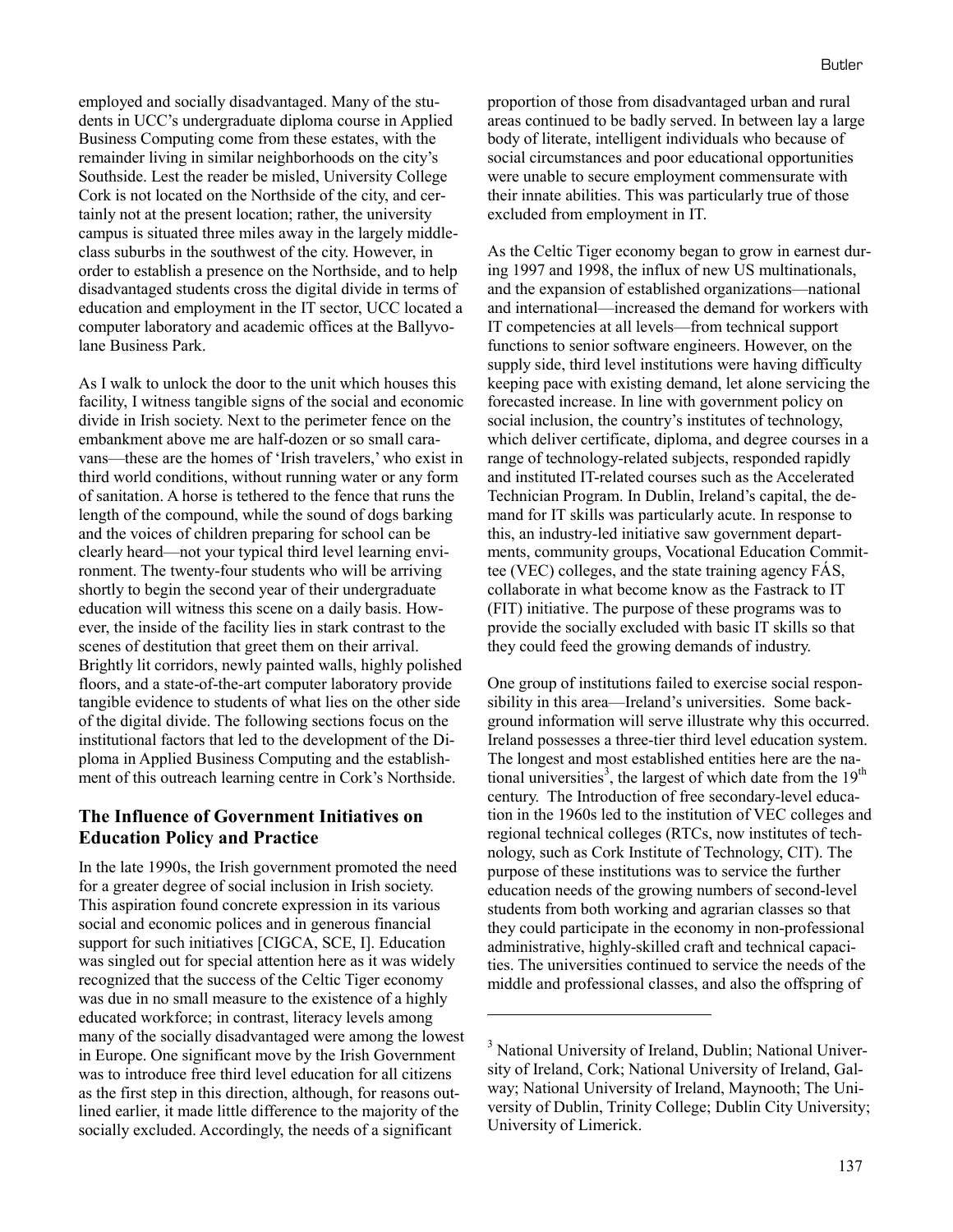wealthy farmers in the agrarian community. Students from the lower classes found their way into university, but they were the exception, rather than the rule. It came as no surprise, then, that the universities were slow to change [I, CIGCA, SCE]. Change when it did occur, came at the behest of the Higher Education Authority (HEA), the government sponsored body that acts in an advisory capacity to the Irish third level education sector. The HEA acts in an advisory capacity to the universities and is responsible for administering government funding to them. It was, therefore, well placed to communicate the wishes of the government of the day to the universities so that they would exercise some social responsibility, particularly in providing courses for the socially excluded. The HEA could not demand that universities deliver such courses; it could only exercise moral suasion and the not-soinsignificant carrot of funding. While the HEA influenced the universities directly, public representatives and government ministers exercised indirect influence. Hence, a combination of influences were brought to bear in order bring the universities into line with the spirit-of-the-times [SCE]. Leading the horse to water was one task, getting it to drink was entirely another issue—the following section explains why.

### **Institutional Horse Trading at UCC**

This section illustrates that the influence of the HEA and the representations of major political players were not enough to have UCC exercise social responsibility. The personal commitment of academic visionaries who held influential roles in this institution was also required.

The first time I heard of UCC's intention to establish a diploma in IT targeted at the underprivileged was in September of 1998 at meeting of IS academic staff in the Department of Accounting, Finance and Information Systems. At the time, I was on leave of absence from my then employer, Telecom Éireann (now *eircom*), the state telephone company, and held a contract position as a college lecturer in MIS (Management Information Systems). The acting head of department, who held a chair in BIS (Business Information Systems) and was a member of the HEA's governing body, declared his intention to support the establishment of a diploma program aimed at the socially disadvantaged in the Northside of Cork City. He therefore asked interested staff members to form a committee to devise a draft proposal and course curriculum. As a Northsider from a working-class background, I was well placed to understand and be sensitive to the needs of the constituency of interest. I was not surprised then when I was charged with overall responsibility for getting the project off the ground.

As this type of initiative was the first of its kind for a mainstream academic department, it was decided that it would be administered by the university's Centre for Adult Continuing Education, which was coordinating several community-based outreach programs aimed at adults. The Cork City Partnership Ltd., which was a government sponsored community body charged with facilitating the long term unemployed to return to work, was also to act in an advisory capacity in identifying potential students. Within a week of that meeting, the committee presented a draft proposal to the Director of the Centre for Adult Continuing Education for the consideration the Faculty of Arts at its next meeting. Briefly, this document set out the rationale for the program, it identified the target constituency, the participating institutions, the curriculum, and the length of the course, which was initially set at 18 months or three academic semesters. The document also proposed a start date of January 1999.

Problems arose early, as what was a political imperative for government became a political football for academics. The overt battle was waged around the title chosen for the course, the covert battle centered on in-house political disagreements, which was a continuation of ongoing academic conflict by other means [CIGCA, OI, I, SCP]. When the proposal was presented at the Arts Faculty meeting in November of 1998, an opinion was expresses that the title 'Diploma in Applied Computer Programming' was more in keeping with computer science-type courses and not those offered by information systems. In any event, a revised proposal was put before faculty in May of the following year with the title changed to 'Diploma in Applied Business Computing.'

By the autumn of 1999, matters had been finally resolved. However, it was evident that the diploma course would not have become a reality without the commitment of the two senior academics involved in promoting it—the BIS Professor and the Director of the Centre for Adult Continuing Education. Significantly, both were Cork born and bred, both came from working class backgrounds—one a Northsider, the other a Southsider—consequently, neither possessed the aloof attitudes associated with dyed-in-the-wool academics. This goes some way in explaining their commitment to the project and the practical approach they adopted in getting it off the ground [SCP, CIGCA]. Given the prevailing attitude among some academics at the university, it is a debatable whether this project would have gone ahead, pressure from the HEA notwithstanding. In any event, the steering committee charged with implementing the project met for the first time in January of 2000, one full year after the original date for commencement.

#### **Meanwhile, Back at the Ranch**

In 1999, the Minister for Education in the Irish Government happened to be a Corkman. Politics being what it is,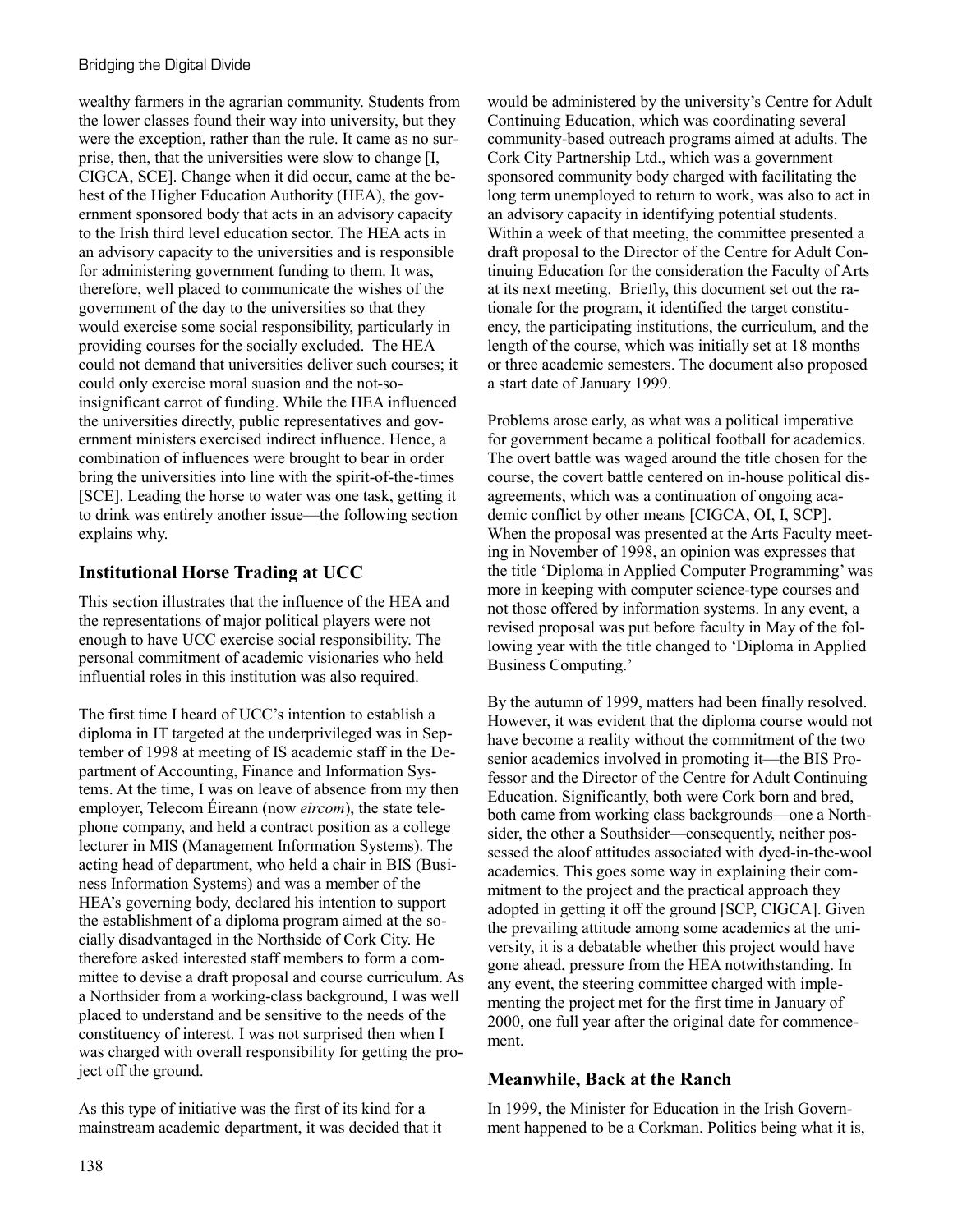a pressure group was formed to canvass for a 'Northside Campus' that would serve the third level education needs of adults and school-leavers from the area. Drawing on experiences in other cities, where it was observed that business parks and industry startups were established in the wake of new third level institutions, it was hoped that the presence of such a campus in the Northside would help reduce unemployment levels in what was a regional black spot. It was also hoped that some measure of balance would be introduced in access to third level education [CIGCA, SCE]. A little geography lesson will help illuminate the issue.

The river Lee flows through the centre of Cork from west to east and divides the city neatly in two. It is no accident of geography that Cork's hilly Northside is home to the most the socially disadvantaged areas of the city, while the Southside is chiefly populated by the middle classes local authority planners from middleclass backgrounds were chiefly responsible for this state of affairs. This classdriven, social and geographic divide is reflected in an economic gulf that sees the location of Cork's major business and technology parks concentrated in the Southside of the city—indeed, over the past 40 years the major centres of employment were all based south of the river Lee. It is also no accident of geography that Cork's two third level institutions (University College Cork and Cork Institute of Technology) and vocational education centres (such as the Cork College of Commerce) were situated on the Southside. Hence, local community leaders, politicians, clergy and academics were keen to see a Northside-based third level institution [SCE].

This project became known as the 'Northside Initiative.' With the support of the then Minister for Education, a committee was formed with members drawn from UCC, CIT, Cork Corporation, Cork City Partnership Ltd., and representatives from local commercial bodies. The committee decided that the best approach would be to establish a 'Northside Campus' that would be run jointly by UCC and CIT [I]. The new campus was planned for the Blackpool area, which is situated in the heart of the Northside of Cork City. By 2000, some £10 million pounds (12,250,000 Euros) of capital funding had promised from the Irish Government, with a pledge for continued support. It is significant, then, that this announcement was made in Blackpool by the Taoiseach (the Irish Prime Minister) when the Cabinet held one of its regular meetings in Cork. This was to have a considerable impact on the progress and direction of the diploma project, as the following section illustrates [SCE].

#### **Institutional Webs around the Diploma in Applied Business Computing**

The executive steering committee charged with implementing the Diploma in Applied Business Computing first met in January of 2000. The committee consisted of four members of the Cork City Partnership and four academics and an administrator from UCC. Of the many issues discussed at this and subsequent meetings, the most important were funding and where to locate and deliver the diploma course. The HEA had allocated £75,000 (95,250 Euros) to cover setup costs. However, back-of-the-envelope estimates made at the initial meeting suggested that this might be insufficient if the diploma was to be situated offcampus, which was the preferred option for several reasons. The decision to locate off-campus was an important one, as it had major short and long-term ramifications, as will be seen.

It was clear from the outset that while the committee would make all the decisions regarding the new course, I would have to carry them out. Just how much that would entail in terms of time and energy, I wouldn't fully realize until October of that year. My first task was to revisit the draft proposal, in order to examine the proposed curriculum and find the academic staff to deliver it. The first thing that dawned on me was that the proposed course outlines were impractical, given the then timescale of 18 months and the target group involved. I also realized that the academic content was, perhaps, overly ambitious and too demanding for the students. I therefore redesigned the course so that academic rigor would be balanced with practical relevance of the subject matter for both students and prospective employers. The core modules now consisted of courses in the following subject areas: IT architectures (that is, IT fundamentals, Windows 2000 Professional and Server client/server operating systems and internetworking); Oracle database design and development; Visual Basic programming; and the development of multimedia systems for the Internet (using Macromedia's Dreamweaver and Director, Adobe's Photoshop, HTML, and JavaScript programming). I was also of the opinion that graduates' employment prospects would be enhanced if I integrated Microsoft certification material into the curriculum.

The second issue which arose at this time was that due to the increased demand for IT-related courses in UCC, I would not have the necessary numbers of academic staff to deliver the course. It then occurred to me that if the IT industry were going to benefit from this initiative, they might be prepared to provide IT professionals *pro bono* to teach into the course. This was the second major decision to affect the course content and quality of the learning experience for students.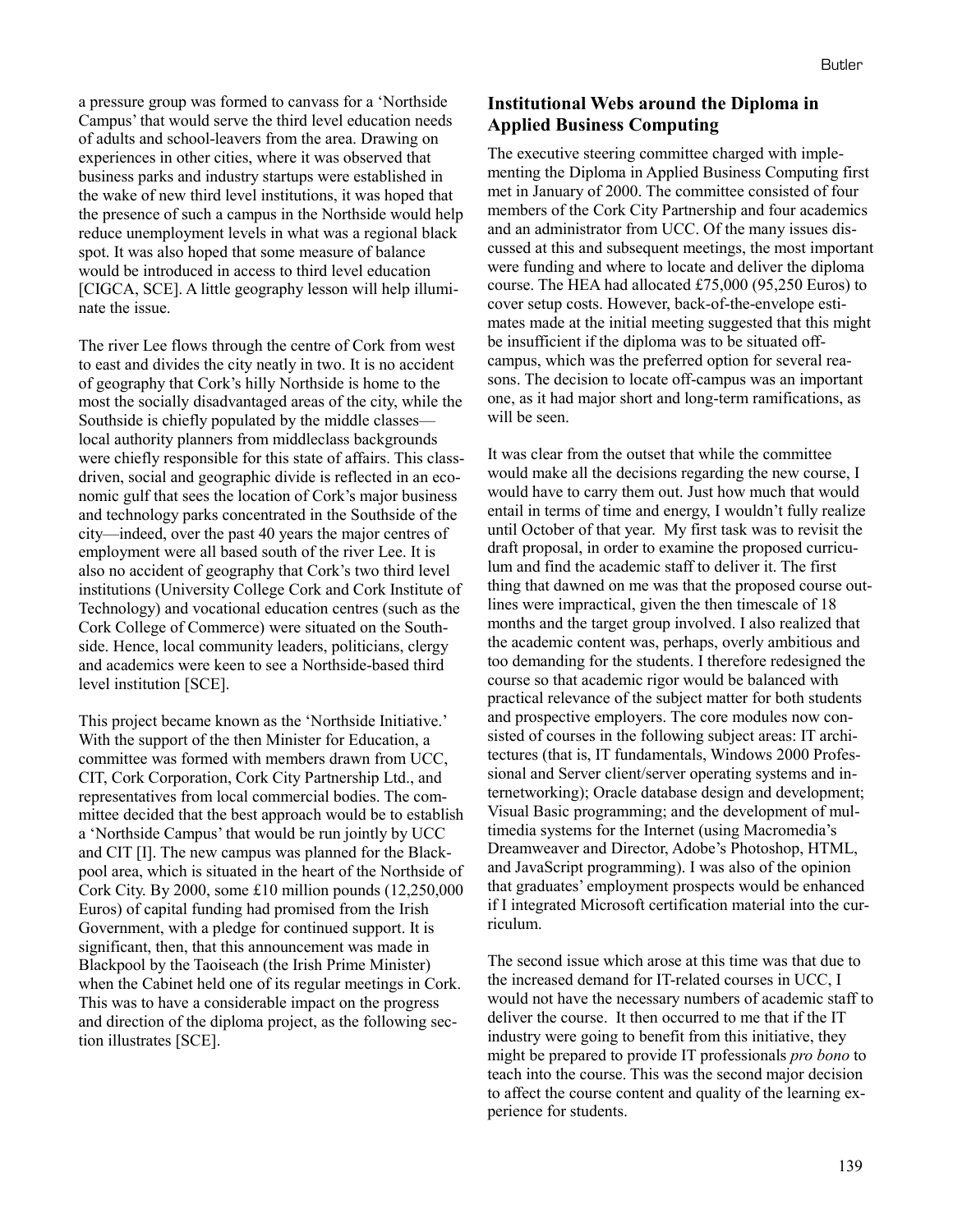In February and March of 2000, I set about contacting various players in the IT industry who I felt might wish to exercise corporate social responsibility by sponsoring the program. Another issue was that due to the limited financial support provided to set up the course, I would need to obtain funding and/or support in the provision of training materials. Accordingly, I made direct and indirect contact with several national and multinational companies in the IT sector. Many e-mails, lengthy international telephone calls, and several business lunches later, I had succeeded in obtaining significant levels of support. Consequently, Microsoft Corporation (Ireland) supplied courseware from the IT Architectures and Visual Programming modules gratis for the students (worth an estimated £6,000 or more, at the time). Microsoft also put me in contact with Cara Training, the largest of the Irish companies delivering Microsoft certified training for the IT industry. Cara acted as a channel for Microsoft and handled the delivery of the courseware. More significantly, however, Cara agreed to participate in delivering the IT Architectures module. They also provided such services as setting up the laboratory clients and laboratory server. Oracle Corporation provided two full copies of their enterprise database platform Oracle 8i, in addition to permission to copy and distribute Oracle Personal Edition to students; they also undertook to provide course ware, if required. I also approached Motorola and  $EMC<sup>2</sup>$ , both of whom have a significant presence in Cork.  $EMC<sup>2</sup>$  declined my invitation to participate, while Motorola's head of operations indicated that he would provide up to four IT professionals to teach into the course. I also approached my former employer, *eircom*, Ireland's largest telecommunications operator. As with Motorola, they were willing to provide me with competent IT professionals to help deliver the program. Finally, FÁS, the national training agency, offered an experienced MCSE qualified trainer. By May of 2000, I was confident that I would have enough lecturers/tutors to run the course [SCE]. The fact that I had structured the core elements of the course around IT architectures, programming, database, and web-development helped greatly in 'selling' the program and obtaining the level of support I required.

From January to May of 2000, the steering committee grappled with three major issues: Where to locate the course—on-campus or off; how to acquire sufficient funding for setting up the program; and whether to restrict the student intake to those resident in the Northside or broaden it to the city and suburbs. While the £75,000 would be theoretically sufficient to set up the course on-campus, there would be a problem with accommodation, as the university was suffering capacity constraints. The pros and cons of having the students on-campus were also debated at length. In the final analysis, events in the wider institutional environment—i.e. the proposal to set up a 'Northside Campus'—had the committee opt for a location in or close to the Blackpool area [SCE, OI, CIGCA]. Between

March and May, several potential sites were evaluated. The most suitable were Ballyvolane Business Park and St. Finbarr's Secondary School at Farranferris College, Blackpool. The former accommodation was being offered by Cork Urban Enterprises at a significantly discounted rent, and was therefore attractive. The latter was being touted as a possible location for the 'Northside Campus,' as the Catholic Bishop of Cork had offered land in order to site the campus; hence, it would have been ideal as a launch pad for the larger initiative. However, the principal had other plans for the available space in the school and the option of erecting a prefabricated building was explored. In any event, it was decided to construct a computer laboratory, office space, and kitchen/dining area in the unit at Ballyvolane Business Park. Funding now became the critical issue; it was fortunate then that a link was made, however tenuous, with the politically sensitive 'Northside Campus'.

When the planned diploma program came to the notice of the committee responsible for driving the 'Northside Initiative' it was suggested that Cork Institute of Technology should become involved and that the diploma should act as a pilot project of sorts for the 'Northside Campus.' CIT's experience in setting up their Educational Opportunities Department with its adult-centered programs was viewed as being a positive asset to the diploma program. The steering committee was therefore enlarged to include CIT's Registrar, academic staff from the Mathematics and Computing Department and the Educational Opportunities Department [I, OI, SCP]. The inclusion of CIT also brought with it lecturers in Multimedia and Webdevelopment to help deliver the program. The existence of the diploma was now seen as being vital for introduction of the 'Northside Campus,' and its enhanced status brought with it financial help from an unexpected source. An 'anonymous donor' had pledged £100,000 (127,000 Euros) to help establish the learning centre at Ballyvolane. Some £175,000 (222,250 Euros) capital was now in place—nevertheless, this was regarded as being insufficient [SCE].

Further funds from the HEA would not be forthcoming, and both CIT and UCC were not a position to provide capital funds. A chance conversation had a senior official from the government Department of Social Community and Family Affairs call me with an offer of support: this materialized into £40,000 to equip and network the computer laboratory [SCE, OI, CIGCA]. All that needed to done now was build the facility and, of course, recruit students to undertake the not insignificant task of spending two years of their lives in full-time education. The third issue mentioned previously had been resolved for the committee, as the HEA had indicated that restricting the selection of students to one area of the city was undesirable [SCE]. Students from socially excluded backgrounds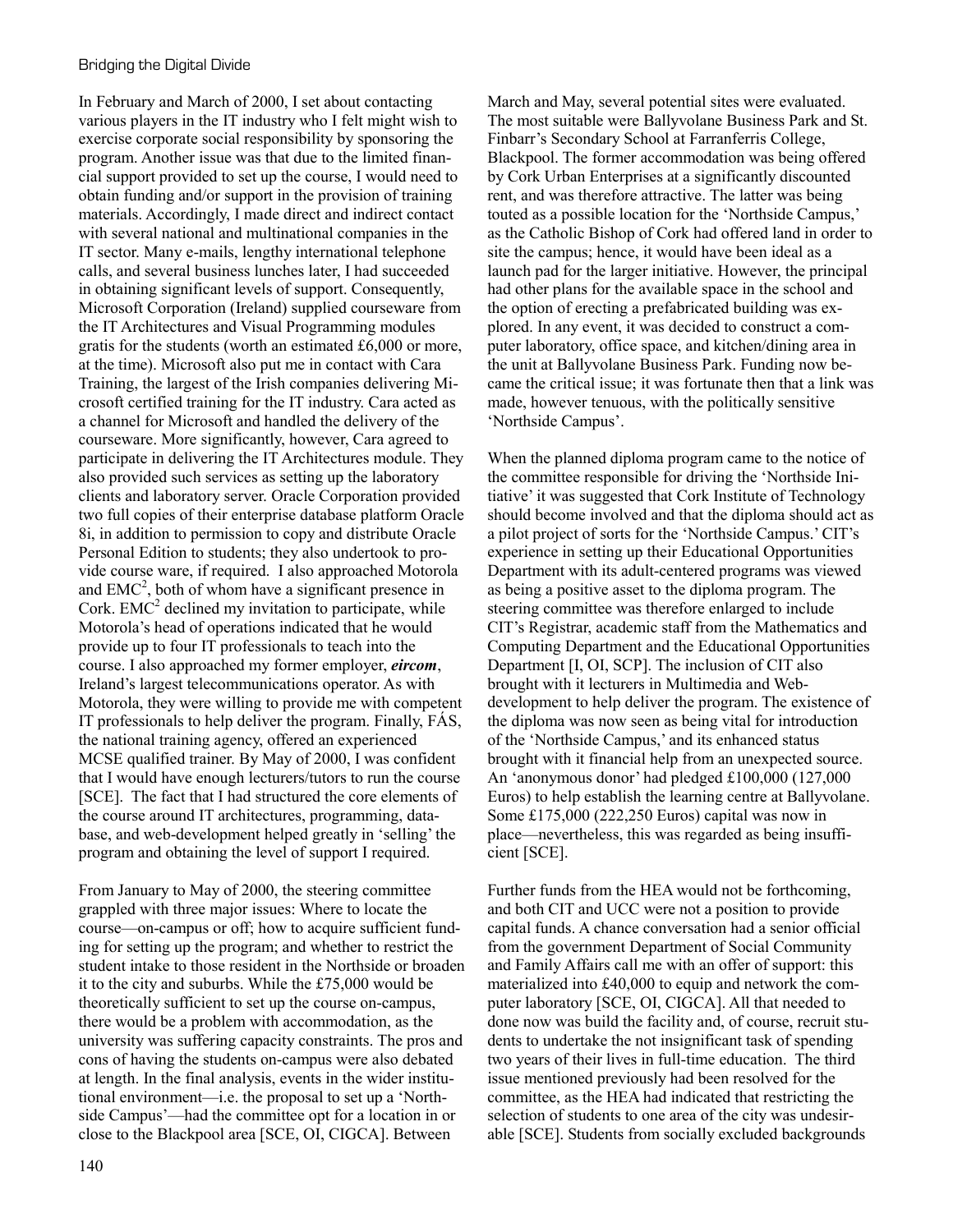in all areas of the city were therefore considered eligible for inclusion to the course. As expected, the majority of the students came from the city's Northside.

#### **Build IT and They Will Come?**

While the overall decisions on where to locate the learning facility were made at committee level, it fell to me to implement them; hence, I had to find a builder who would do the job at the cheapest cost and in the shortest time possible. It was now May 2000, with a planned starting date of the first week in October. In order to comply with institutional protocol in such matters and provide an audit trail for UCC and the HEA, a formal tendering process had to be entered into. To do this, a set of plans had to be developed. While I drew up the outline plans myself, I passed the task of formally drafting the plans to UCC's planning office. I soon realized that if official protocol was to be followed to the letter, we'd be holding classes in the parking lot of Ballyvolane Business Park come October. While shortcuts were avoided, I depended on goodwill in great measure to accelerate the process. Finding a builder in Ireland's overheated economy in 2000 was difficult; locating one that would do the job on time and for a reasonable price was an almost impossible task. In any event, I was lucky to come across just such an individual, and the facility was completed in August. In order to ensure that the building conformed to building regulations and planning standards, I had to acquire the services of a civil engineer who would oversee the construction, while I dealt with day-to-day project issues. Along the way, unanticipated modifications had to be made to comply with various fire safety and building regulations and with health and safety guidelines; these added to the overall cost of the infrastructure, but the project remained within budget. That this happened was something of a minor miracle; however, the nature of the project had people commit to it in surprising ways and this helped enormously [SCP, I, CIGOA, SCE].

#### **The Recruitment Drive and the Early Days**

By the end of May 2000, the advertising drive had begun. Airtime had been booked on local radio stations so that a member of the committee could provide information on the course. The program would also receive regular mention by local radio DJs. Information leaflets and posters were also published and distributed to all public offices in the city, especially post offices where the socially disadvantaged received their welfare payments and in the offices of the Department of Community and Family Affairs. This department had responsibility for the unemployed, and therefore undertook to mail shoot unemployed people and others receiving social welfare payments in order to inform them of this opportunity to come off welfare and find worthwhile and well-paid employment. Local Employment Service (LES) and Department of Community

and Family Affairs office staff were briefed about the course so that they could provide advice and details not on the leaflet and help prospective students fill out their application forms which were available at LES offices.

Early on, the executive steering committee realized that standard financial support for students, i.e. social welfare payments, lone parent allowances, disability payments, Back to Education and other grants, might not be sufficient to support certain students, particularly lone parents. The Cork Community Partnership Ltd. therefore allocated £10,000 (12,270 Euro) of its funding for students' childcare expenses, where appropriate. However, while financial support was important, so were other non-financial support mechanisms, such as counseling and advice. Three social workers from the Cork City Partnership and a counseling psychologist from CIT would hold clinics on-site when the course was established [I]. Much of this information was made available to applicants beforehand so that they could make an informed choice to participate.

The closing date for applications was Monday the  $4<sup>th</sup>$  of September 2000. Next came the task of student selection. In researching similar initiatives, notably the FIT project in Dublin, I had identified that student selection would be critical given the intensive nature of the program and the possibility of high levels of student drop out. I therefore decided to hold aptitude tests that would focus primarily on technical competences and related aptitudes. Operating within a tight budget, I secured the services of two occupational psychologists from Dublin who were involved in the FIT project and who agreed to perform the tests at cost. The aptitude tests were delivered over two days at the university to over 70 successful applicants, just under half the total that had applied. I had agreed a set of criteria with staff from the LES so that they could perform the preselection of applicants in order to eliminate those ineligible for positions on the course.

Sixty students were called for interview on the basis of their performance in the aptitude tests. The interviews were held in UCC over two days and only those candidates who met predetermined criteria and whom the interview panels felt would be likely to complete the course were selected. As three separate interview panels were involved, a common grading scheme was employed to help rank applicants. The panel chairpersons then met in order to select twenty-five prospective students. A problem arose, however, as the number of individuals found eligible numbered over thirty. Some hard choices had to be made; however, in the spirit of the moment, three extra places were created for the most deserving candidates. The selection panel members were please with this development as they had their own 'favorites' or 'hard cases' and these could now be accommodated. In any event, the final selection had an unintended 'politically correct' outcome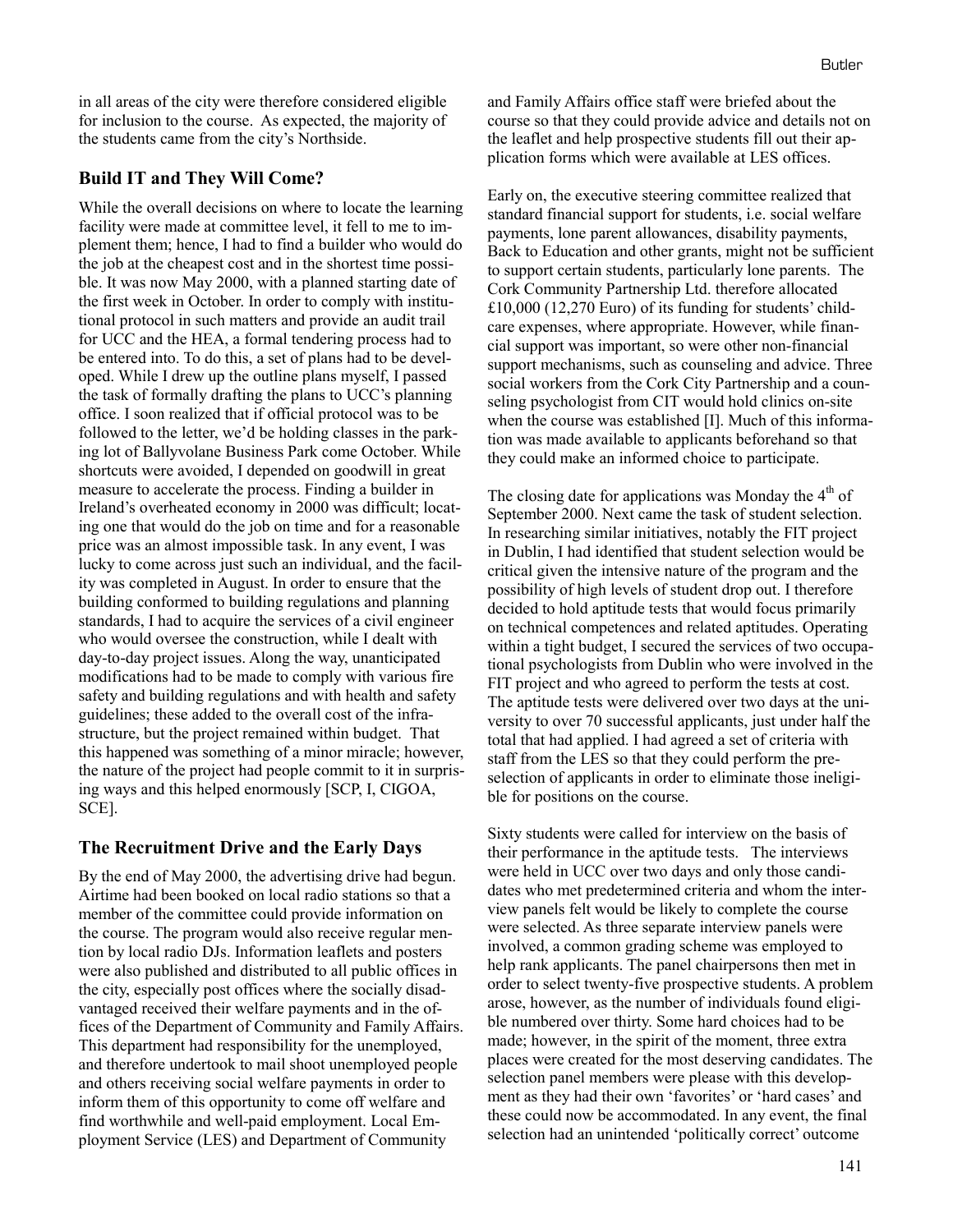as fourteen of the students were male and fourteen female. Of these, five were disabled, nine were lone parents, three were underemployed, and 11 were long-term unemployed.

On Monday  $9<sup>th</sup>$  of October 2000, twenty-eight students attended their fist day of a five-day induction course at the computer laboratory in Ballyvolane Business Park. On entering this facility, students were confronted with fiftysix cardboard boxes, which contained the workstations and VDUs they would use over the next two years. The first task I charged them with was to unpack their computers,

ened from the outset. They were in the right frame of mind to start the induction course, which would help orient students and prepare them for following two years of intensive study [I].

Hence, the purpose of the induction course was to provide the students with information on the various support structures that were in place to help and advise them. It was also an opportunity to introduce them to the support staff, as they had already met academic staff prior to registering for the course in UCC. The support staff consisted of three

| <b>Type of Commitment</b>                                                                  | <b>Description</b>                                                                                                                                                                                                                                                                                                                                                                                                                                                                            |
|--------------------------------------------------------------------------------------------|-----------------------------------------------------------------------------------------------------------------------------------------------------------------------------------------------------------------------------------------------------------------------------------------------------------------------------------------------------------------------------------------------------------------------------------------------------------------------------------------------|
| Commitments enforced by<br>uniquely organizational im-<br>peratives.                       | 'Organizational imperatives' observed in the case centered on the establishment<br>of the Diploma in Applied Business Computing for socially disadvantaged stu-<br>dents and the 'Northside Campus' to meet the needs of the wider constituency<br>of the socially excluded in Cork's predominantly working class Northside.                                                                                                                                                                  |
| Commitments enforced by<br>the social character of the<br>personnel.                       | Although the majority of social actors could have been described as predomi-<br>nantly middleclass, the working class backgrounds of key actors, and the pro-<br>fessional academic and social nature of the individuals involved, ensured that<br>the special needs of the target constituency were met and obstacles negotiated.                                                                                                                                                            |
| Commitments enforced by<br>institutionalization.                                           | The various goals, policies and procedures of social actors involved in setting<br>up the program achieved an established, value-impregnated status. Commitment<br>to newly-established institutionalized norms and practices (from the approach<br>taken in implementing the program to the approach adopted by lecturers in de-<br>livering it) were accomplished that transcended those of the wider institutional<br>contexts such as those within social actors' institutions of origin. |
| Commitments enforced by<br>the social and cultural envi-<br>ronment.                       | The organizational policies and outcomes associated with the institution of the<br>diploma were seen to be influenced and shaped by a multitude of actors in the<br>external social and cultural environment.                                                                                                                                                                                                                                                                                 |
| Commitments enforced by<br>the centers of interest gener-<br>ated in the course of action. | Whereas decentralization and delegation of decision making to the executive<br>steering committee and individuals such as the course coordinator, support staff<br>etc., none were seen to be influenced by the tangential informal goals of such<br>individuals or sectional interests. Such commitments were generally well-<br>aligned with those of the 'organization.'                                                                                                                   |

**Table 2: Commitment and the Social Construction of institutional Reality (adapted from Selznick, 1949)** 

connect the various components using the cables provided, power them up and install software. I then had students configure their machines as clients in a Windows NT domain. All this was performed under the guidance of myself and three other lecturers—one from UCC, the MCSE instructor from FÁS, and the IT manager from Cara Training. A system administrator had not been provided for the laboratory network due to budgetary limitations; hence, students would have to learn to administer their client workstations under my direction. At the time, I believed throwing students in at the deep end would give them a sense of achievement. This strategy proved correct as students' levels of enthusiasm and motivation were heightsocial workers from the Cork City Partnership Ltd. and a counseling psychologist from Cork Institute of Technology. Support staff attended at fixed times each day to help students with issues of a personal nature that might negatively influence their academic performance or threaten their commitment to continue with the course. From the outset, students were quick to settle into the routine of academic life and made significant progress on all fronts as the academic year progressed. One problem arose, however. Under Department of Education regulations, third level student grants are only awarded for full-time courses of two academic years or more in duration. The planned 18-month timescale of three academic periods was there-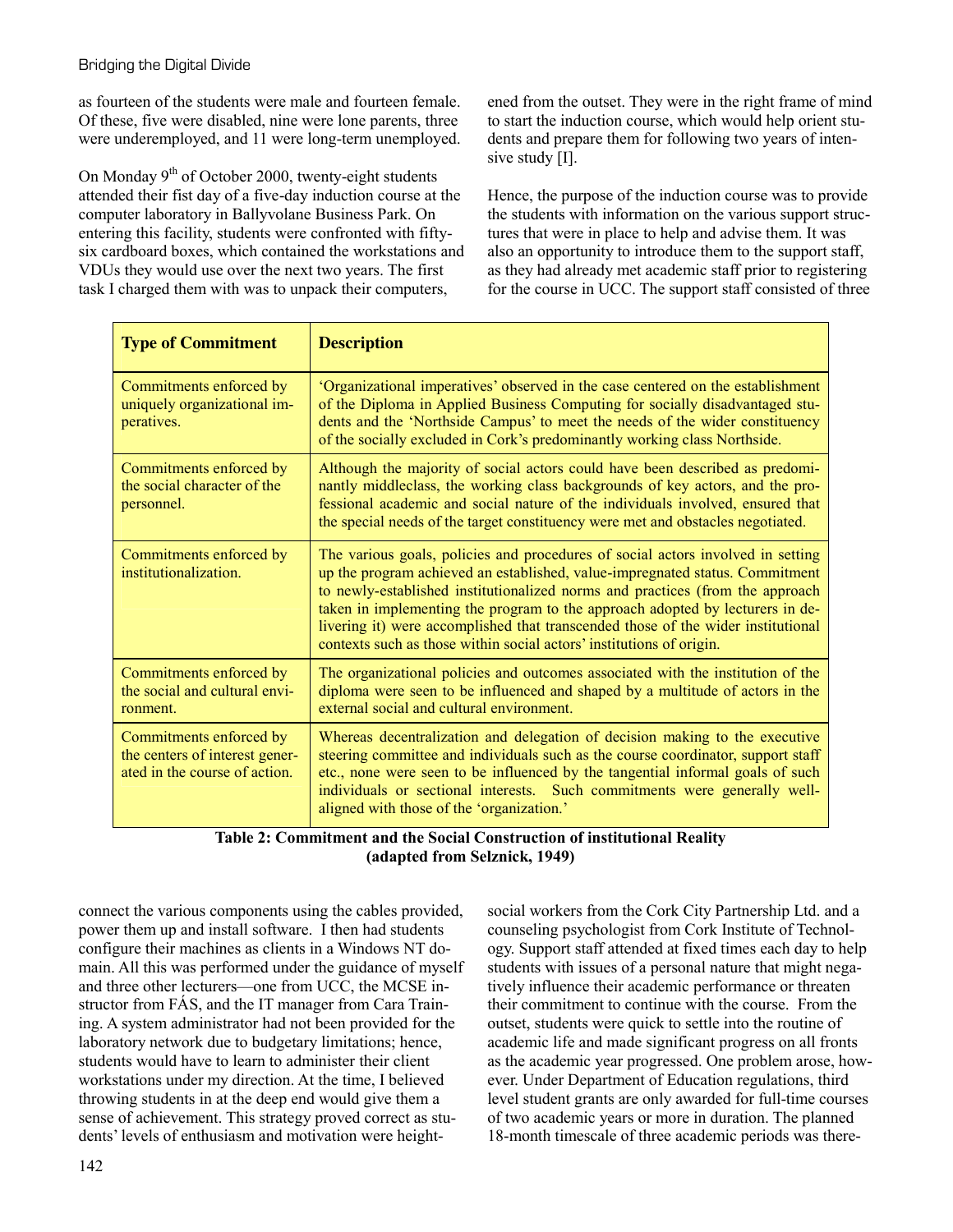fore extended to four academic periods to fall within the regulations governing student grants [I, OI]. This was fortunate in many ways, as the course content proved quite challenging and students required the extra time to develop their competencies in all subject areas.

The highlight of the first year came with the official opening in February, which was performed by the Taoiseach (the Irish Prime Minister), Mr. Bertie Ahern. Other senior members of government attended, as did church leaders and the presidents of Cork's third level institutions—UCC and CIT. The national media were present to record what was a significant event for the students and the various institutions and individuals who participated in helping bridge the digital divide. The approach taken was a lauded as a model of future ventures; in recognition of its success, the Taoiseach announced his commitment to the wider ambition of a 'Northside Campus' [SCE, CIGOA].

## **Discussion and Conclusions**

At the time of writing, twenty-four of the original twentyeight students have completed their final examinations and will graduate with an IT diploma in October 2002. It is unfortunate that in the Summer of 2002 there was a considerable downturn in the global and Irish economies with a commensurate drop in demand for skilled IT graduates. This made the task of locating IT-related positions of employment difficult for students; nevertheless, significant efforts were made by the steering committee to bring them to the attention of employers in the region. On the other hand, the market downturn had many students reassess their options; for example, seven decided to take the opportunity to advance their education and enroll in degree level courses. Here, again, members of the steering committee from the participating academic institutions (UCC and CIT) had relevant faculties adjust student quotas on and award subject exemptions in relevant degree programs. Hence, it can be concluded that the planning, implementation, and delivery of the program were undoubtedly an enormous success. A question therefore begs: *What were the institutional influences governing the success of this program and how were they manifested?*

The answer to this question is contained in the case report; nevertheless, a short discursive analysis will highlight the salient issues. It is clear that the executive steering committee, which was formed to establish and help implement the diploma course, was merely a *'technical instrument'* aimed at implementing the HEA's goal of establishing a third level IT-based course for the socially excluded. However, as *'social needs and pressures'* became manifest in the commitments of the social actors participating or involved in the immediate challenge of implementing the HEA's objective, and in the secondary goal of obtaining government support for a 'Northside Campus', a web of

commitments evolved and acted to support the achievement of both aims [I, CIGOA, OI]. Commitment was therefore the institutional 'glue' that acted to bind social actors to the fulfillment of 'organizational' imperatives and helped shape institutional context and process to achieve desired ends. Table 2 presents an analysis of the commitments observed in this study, with respect to Table 1. Evidence of this socially constructed web of commitments has been adduced in the case report and flagged using the notation introduced in Section 2.

*But what of the students?* As academic director and course coordinator, I have seen each of the students blossom and grow in unexpected ways. Four of the original twentyeight students dropped out in the first year of the programme (2000/2001), each for personal reasons—but not before they visited the other side of the digital divide. In the run up to the final examinations (2001/2002), I could see that several students were experiencing particular difficulties. Three students had to defer one or all of their examinations to the autumn on health grounds, while five students failed their summer exams. The major reason for their failure was misalignment of commitments due to changed familial or personal circumstances. The result was a drop off in attendance at lectures and practical tutorials during the year, which had a concomitant negative influence on their studies. All this has to be balanced by the success of those who displayed high levels of commitment to the programme and to their studies. Ten of these students received a first class honour (over 70%) the general mark of academic excellence in Irish and British universities—while four received second class honours (over 55%), and two just passed (over 40%). Thus, the overall results were essentially bimodal in their distribution—a not uncommon occurrence with mature students, who generally tend to outperform those fresh out of secondary or high school.

It is evident that diploma students see a bright future, despite the current downturn in demand for IT workers. Many have PCs at home now and have sophisticated applications such as Oracle, Visual Basic, and Dreamweaver installed (and they know how to use them). On balance, the majority exhibited high levels of motivation and enthusiasm in their attitude toward the course, although some struggled to shake off some old bad habits, while others ran into difficulty because of personal circumstances, as indicated.

In conclusion, the first cycle of the Diploma in Applied Business Computing was an unqualified success and has achieved its objectives and those of the policy makers who inspired it. However, what made it so was the commitment of concerned stakeholders, from members of the executive steering commitment who developed and implemented the programme, to the lecturers who delivered it, to the or